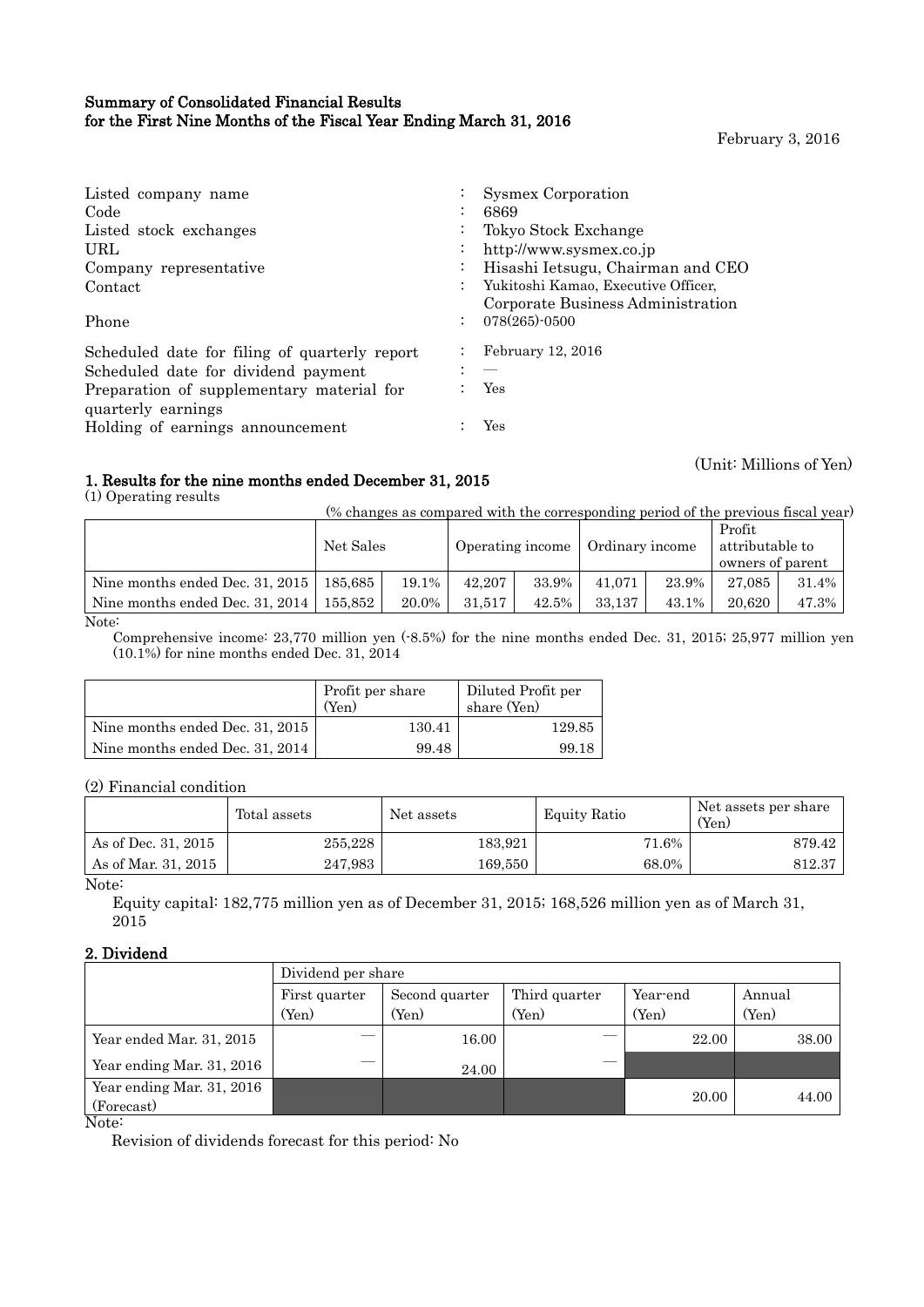## 3. Business Forecast for the Year Ending March 31, 2016

(% changes as compared with the corresponding period of the previous fiscal year)

|                           | Net Sales |       |        | Operating income | Ordinary income |       | Profit<br>attributable to<br>owners of parent |       | Profit per share<br>$(Y_{en})$ |
|---------------------------|-----------|-------|--------|------------------|-----------------|-------|-----------------------------------------------|-------|--------------------------------|
| Year ending Mar. 31, 2016 | 252,000   | 13.8% | 52,000 | 17.1%            | 51.400          | 11.8% | 33,000                                        | 23.9% | 158.86                         |

Note:

Revision of business forecast for this period: No

### 4. Other Information

- (1) Changes in significant consolidated subsidiaries (which resulted in changes in scope of consolidation): No
- (2) Application of special accounting policy for quarterly financial reporting: No
- (3) Changes in accounting policies, accounting estimates and restatement of corrections
	- 1) Changes in accounting policies resulting from the revision of the accounting standards and other regulations: Yes
	- 2) Other changes in accounting policies: No
	- 3) Changes in accounting estimates: No
	- 4) Restatement of corrections: No

#### Note:

For details, please refer to "3) Changes in accounting policies, accounting estimates or restatement of corrections" within "2. Items related to summary information (other information)" on page 5 of the attached materials.

- (4) Number of shares outstanding (Ordinary shares)
	- 1) Number of shares outstanding at the end of each fiscal period (including treasury stock): 208,279,832 shares as of Dec. 31, 2015; 207,894,432 shares as of Mar. 31, 2015
	- 2) Number of treasury stock at the end of each fiscal period:
		- 444,028 shares as of Dec. 31, 2015; 443,380 shares as of Mar. 31, 2015
	- 3) Average number of outstanding stock for each period (cumulative): 207,688,227 shares for the first nine months of the fiscal year ending March 31, 2016 207,275,360 shares for the first nine months of the fiscal year ended March 31, 2015

\* Disclosure in relation to the status of the quarterly review process

This report of quarterly financial results is not subject to the quarterly review procedures of the Financial Instruments and Exchange Act. As of the time of disclosure of this report of quarterly financial results, the process of reviewing the quarterly financial statements in accordance with the Financial Instruments and Exchange Act had not been completed.

\* Explanation regarding the appropriate use of forecasts of business results and other information

- 1. We have revised our consolidated business forecast from that announced on November 5, 2015, adjusting profit per share to account for changes in the number of shares outstanding and the number of treasury stock. Other forecast figures remain unchanged.
- 2. The forecasts and future projections contained herein have been prepared on the basis of rational decisions given the information available as of the date of announcement of this document. These forecasts do not represent a commitment by the Company, and actual performance may differ substantially from forecasts for a variety of reasons. Please refer to "3) Consolidated financial forecast" within "1. Financial Performance" on page 4 of the attachment to this document for cautionary statements concerning the conditions and performance forecasts that serve as the basis for these forecasts.
- 3. Supplementary financial materials (in Japanese and English) will be posted on the Sysmex website on Wednesday, February 3, 2016.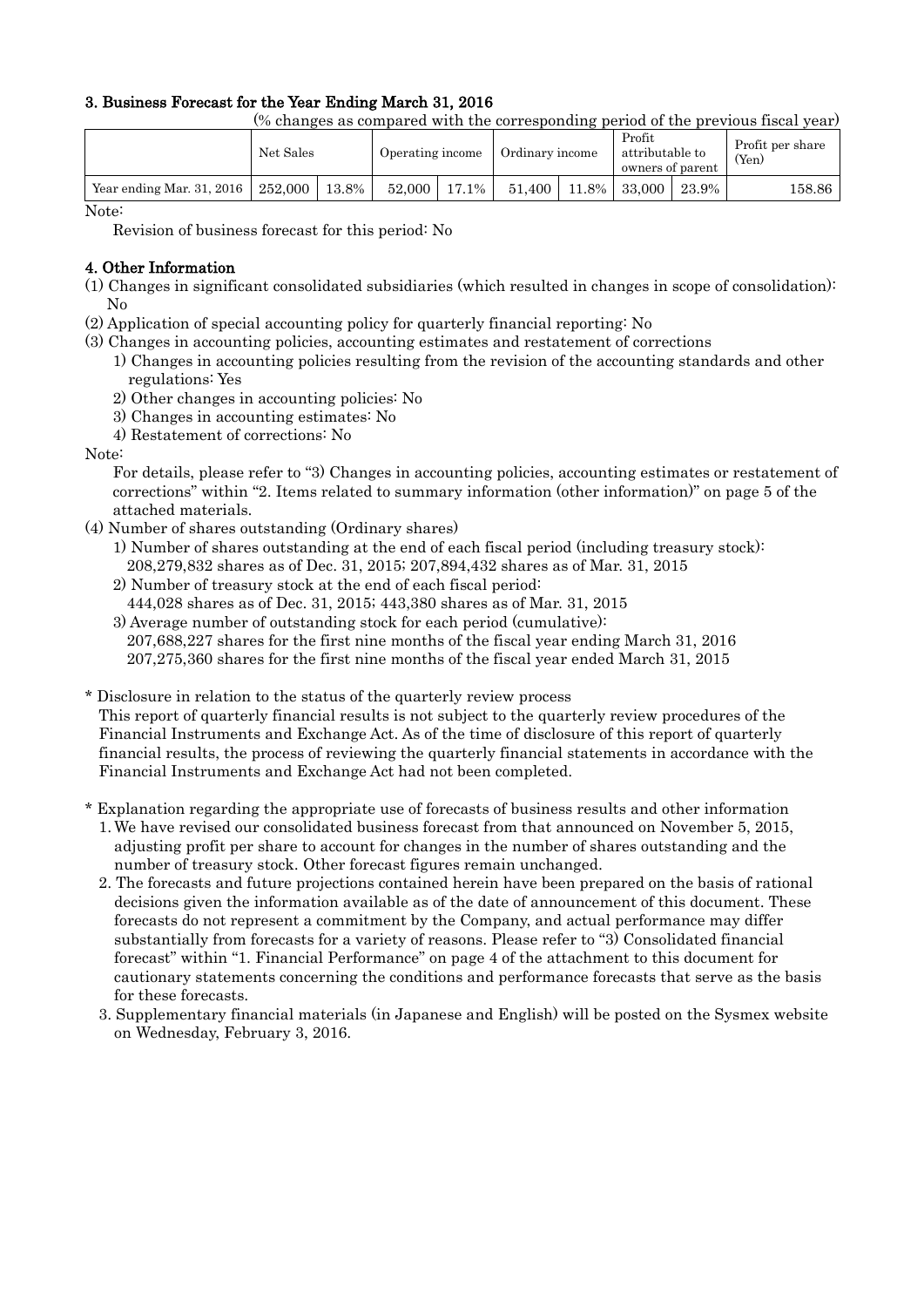# Content of Supplementary Materials

| 1. Financial Performance                                                                 | $\overline{2}$ |
|------------------------------------------------------------------------------------------|----------------|
| 1) Performance analysis                                                                  | 2              |
| 2) Financial conditions analysis                                                         | 4              |
| 3) Consolidated financial forecast                                                       |                |
| 2. Items Related to Summary Information (Other Information)                              | 5              |
| 1) Changes in significant consolidated subsidiaries during the period under review       | 5              |
| 2) Application of special accounting treatment for quarterly financial reporting         | 5              |
| 3) Changes in accounting policies, accounting estimates or restatement of corrections    | 5              |
| 3. Consolidated Financial Statements                                                     | 6              |
| 1) Consolidated balance sheets                                                           | 6              |
| 2) Consolidated statements of income and consolidated statements of comprehensive income | 8              |
| Consolidated statements of income                                                        |                |
| (Nine months ended Dec. 31, 2015)                                                        | 8              |
| Consolidated statements of comprehensive income                                          |                |
| (Nine months ended Dec. 31, 2015)                                                        | 9              |
| 3) Consolidated statements of cash flows                                                 | 10             |
| 4) Notes to the consolidated financial statements                                        | 11             |
| (Notes related to the going concern assumption)                                          | 11             |
| (Notes in the event of significant changes in shareholders' equity)                      | 11             |
| (Changes in items related to accounting period of subsidiaries)                          | 11             |
| (Additional information)                                                                 | 11             |
| (Segment information)                                                                    | 12             |
|                                                                                          |                |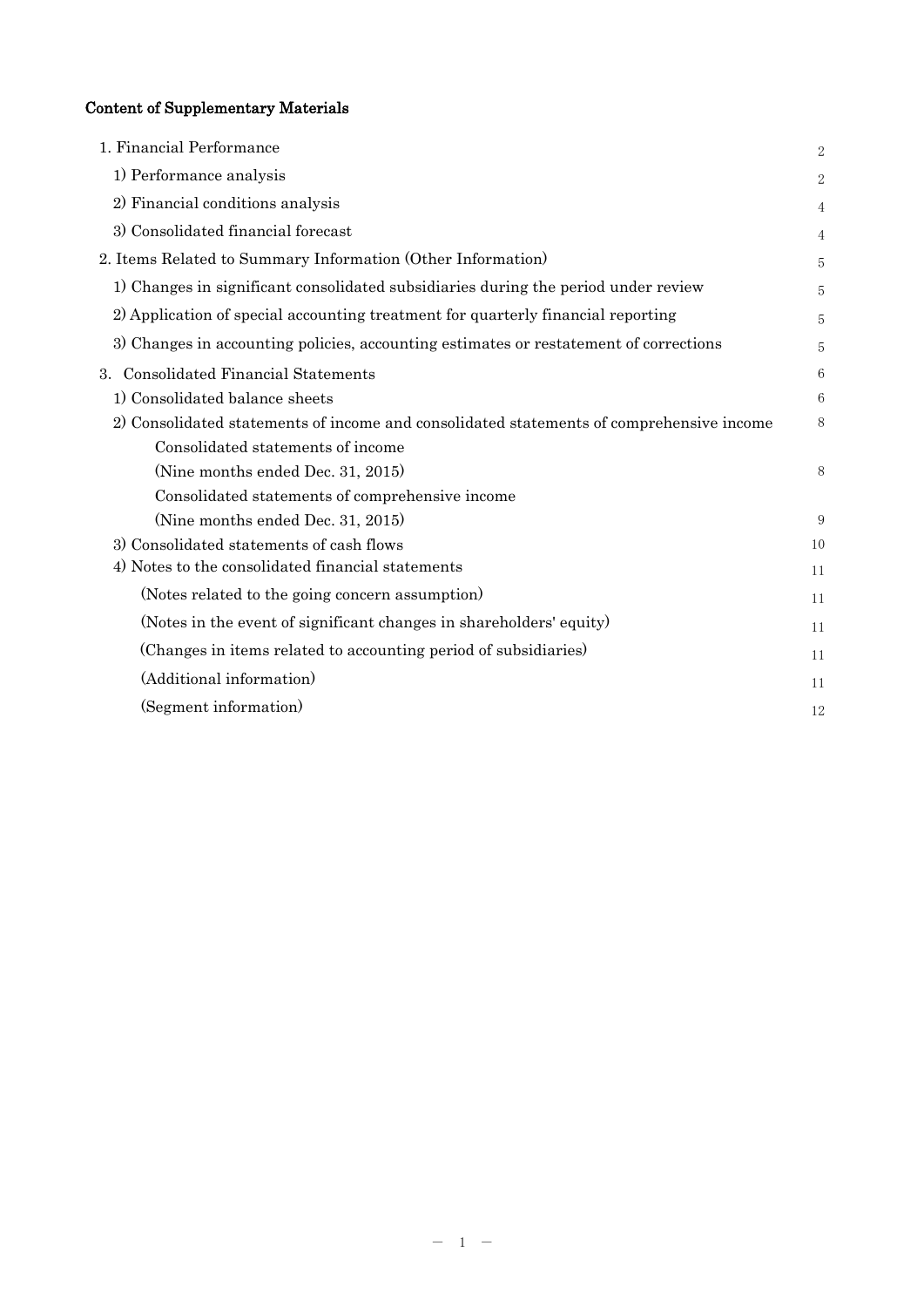#### 1. Financial Performance

## 1) Performance analysis

During the first nine months of the fiscal year ending March 31, 2016, the Japanese economy remained on a recovery path and began to show signs of a rebound in personal consumption and capital investment. Overseas economies generally continued their modest recovery, but the outlook grew uncertain. In the United States, employment conditions improved, the corporate sector continued to expand gradually, and the country moved to normalize its monetary policy. The European economy continued to recover, although geopolitical risks mounted. In China, however, the economy decelerated, despite the introduction of monetary easing measures. Economic conditions in the Asia Pacific region were firm, centered on the ASEAN region.

On the healthcare front, the Japanese government is including the medical and healthcare industry in its growth strategies, which is expected to continue invigorating healthcare-related industries going forward. In advanced countries in Europe and the United States, efforts are underway to curtail medical expenses and reform health insurance systems. In the United States, efforts to reduce the number of people without medical insurance are continuing. In China, medical system reform that is underway, including to the medical insurance system, aims to build infrastructures that provide uniform medical services in cities and farming villages throughout the country. Therefore, although some causes for uncertainty remain, the foundations of healthcarerelated demand remain solid.

Under these circumstances, the Sysmex Group, which has manufactured reagents overseas for some time, completed the expansion of its reagent production factory in Germany. This move boosted capacity to approximately 1.5 times the previous level in response to expected demand increases in the EMEA region. We have also began to expand our reagent factory in the United States to ensure stable reagent supply in the face of expected demand increases in the Americas.

Also, Sysmex's joint venture with Kawasaki Heavy Industries, Ltd. (Kobe), Medicaroid Corporation (Kobe) commenced the full-fledged development of medical robots. To support its product development activities, Medicaroid will leverage the Sysmex Group's testing and diagnostic technologies, as well as a broad-ranging network in the medical field, as it contributes to the development of the medical industry.

Furthermore, in Africa, where healthcare-related markets are slated to expand, we established Sysmex West and Central Africa Ltd., in the Republic of Ghana, thereby strengthening our base of operations in West and Central Africa. By reinforcing our support for distributors and customers, we will continue contributing to the development of healthcare in emerging markets.

| (First nine months of<br>fiscal years to March 31) |                   | Nine months ended<br>Dec. 31, 2014 |                               | Nine months ended<br>Dec. 31, 2015 | YoY                           |                              |
|----------------------------------------------------|-------------------|------------------------------------|-------------------------------|------------------------------------|-------------------------------|------------------------------|
|                                                    |                   | Amount<br>(Millions of<br>Yen)     | Percentage<br>of Total $(\%)$ | Amount<br>(Millions of<br>Yen)     | Percentage<br>of Total $(\%)$ | (Previous)<br>$period = 100$ |
|                                                    | Japan             | 28,389                             | 18.2                          | 28,444                             | 15.3                          | 100.2                        |
|                                                    | Americas          | 33,933                             | 21.8                          | 43,576                             | 23.5                          | 128.4                        |
|                                                    | <b>EMEA</b>       | 47,194                             | 30.3                          | 51,573                             | 27.8                          | 109.3                        |
|                                                    | China             | 34,636                             | 22.2                          | 48,517                             | 26.1                          | 140.1                        |
|                                                    | Asia Pacific      | 11,698                             | 7.5                           | 13,573                             | 7.3                           | 116.0                        |
|                                                    | Overseas subtotal | 127,463                            | 81.8                          | 157,241                            | 84.7                          | 123.4                        |
| Total                                              |                   | 155,852                            | 100.0                         | 185,685                            | 100.0                         | 119.1                        |

Net Sales by Destination

In Japan, sales of reagents and services were up strongly year on year, thanks to an increase in the installed instrument base. Consequently, sales in Japan grew 0.2% year on year, to ¥28,444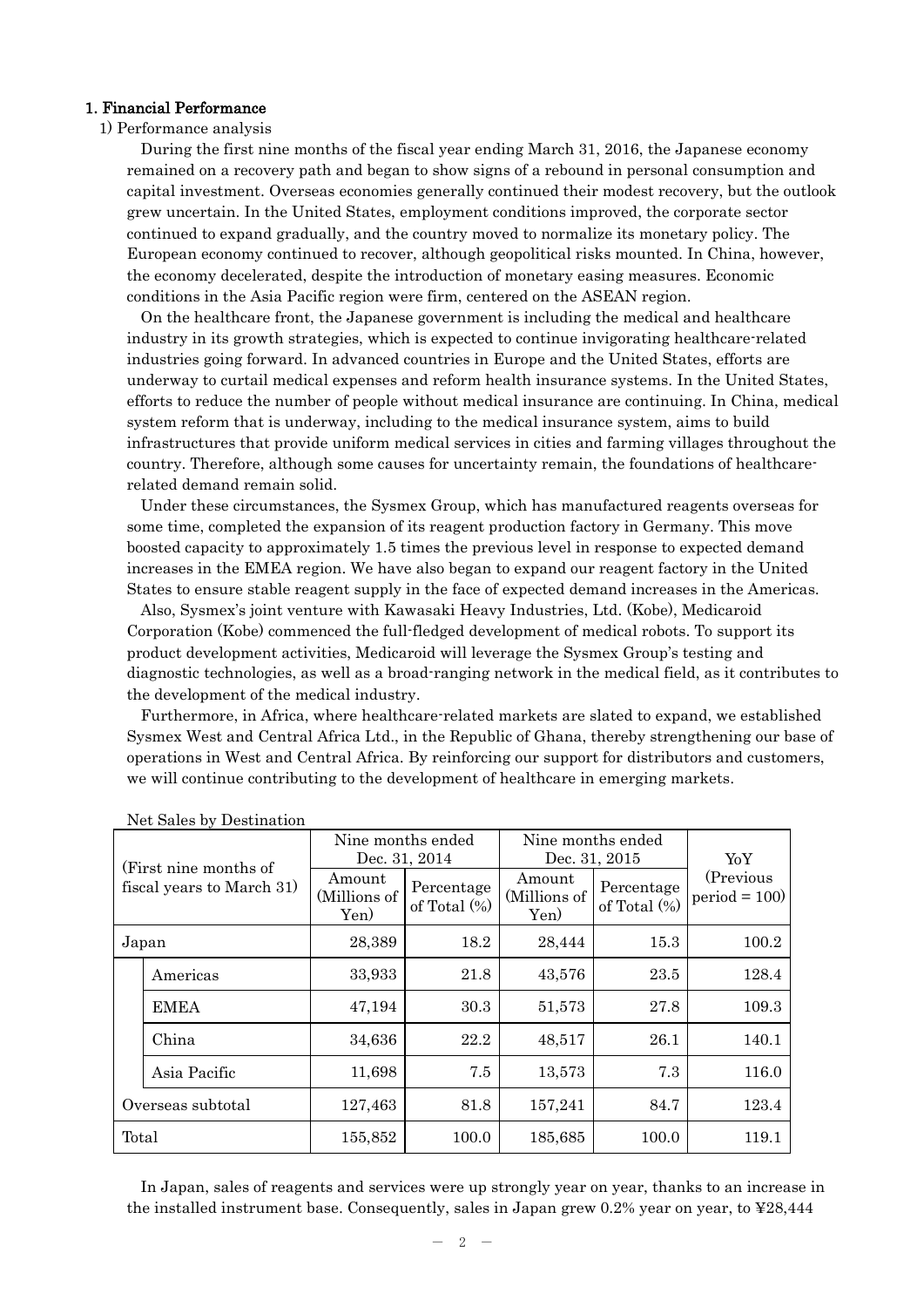million.

In overseas markets, we made progress in the strengthening of sales and support structures and the provision of solutions, leading to higher sales of instruments in the field of hematology and hemostasis. Sales of reagents also rose, benefiting from an increase in the installed instrument base. These factors caused the Sysmex Group's overseas sales to surge 23.4% year on year, to ¥157,241 million. The overseas sales ratio accordingly rose 2.9 percentage points, to 84.7%.

As a result, during the first nine months of the fiscal year the Group recorded consolidated net sales of ¥185,685 million, up 19.1% year on year. Operating income rose 33.9%, to ¥42,207 million; ordinary income grew 23.9%, to ¥41,071 million; and profit attributable to owners of the parent increased 31.4%, to ¥27,085 million.

#### Performance by segment

(1) Japan

An increase in the installed instrument base pushed up sales of reagents in the hematology, hemostasis and immunochemistry fields as well, as exports grew. Sales in this segment consequently expanded 2.8% year on year, to ¥30,993 million.

On the profit front, such factors as the growth of export sales to Group companies and higher trademark royalty income led to a 56.7% rise in segment profit (operating income), to ¥31,310 million.

(2) Americas

In North America, sales of instruments grew, centering on the hematology field in the United States, and sales of reagents and after-sales services were up, benefiting from an increase in the installed instrument base, pushing up sales. The acquisition of government projects in Mexico boosted sales in the hematology and hemostasis fields in Central and South America. As a result, sales in the Americas grew 26.2% year on year, to ¥40,941 million.

Segment profit (operating income) fell 11.0%, to ¥1,597 million, as the increase in operating expenses outpaced the effect of higher sales.

(3) EMEA

Sales rose in Germany, Italy and France, which led to higher segment sales, centered on the hematology and hemostasis fields. The acquisition of a project for a prominent commercial lab led to higher sales in Russia, reagent sales increased in Poland, and sales were up in the Middle East and Africa. As a result, segment sales grew 10.3%, to ¥51,723 million.

Segment profit (operating income), however, fell 50.1%, to ¥2,103 million, due to higher payments of Group trademark royalties and rising operating expenses accompanying business expansion outpaced the effect of higher sales.

(4) China

Instrument sales increased, centered on the hematology and hemostasis fields, and reagent sales rose in line with expansion in the installed instrument base. Segment sales accordingly grew 40.0%, to  $\textless 48,477$  million.

Segment profit (operating income) decreased 4.3%, to ¥4,924 million, as a revision in intragroup transaction prices and increased operating expenses accompanying efforts to reinforce the sales structure outpaced the rise in sales.

#### (5) Asia Pacific

Centering on the hematology field, in Southeast Asia sales increased in Indonesia, the Philippines and Vietnam. Sales also increased in India, Bangladesh and South Korea, leading to a 15.4% rise in segment sales, to ¥13,548 million.

Segment profit (operating income) grew 33.6%, to ¥1,356 million, as higher sales compensated for the increase in operating expenses to cover the building of sales and after-sales service structures.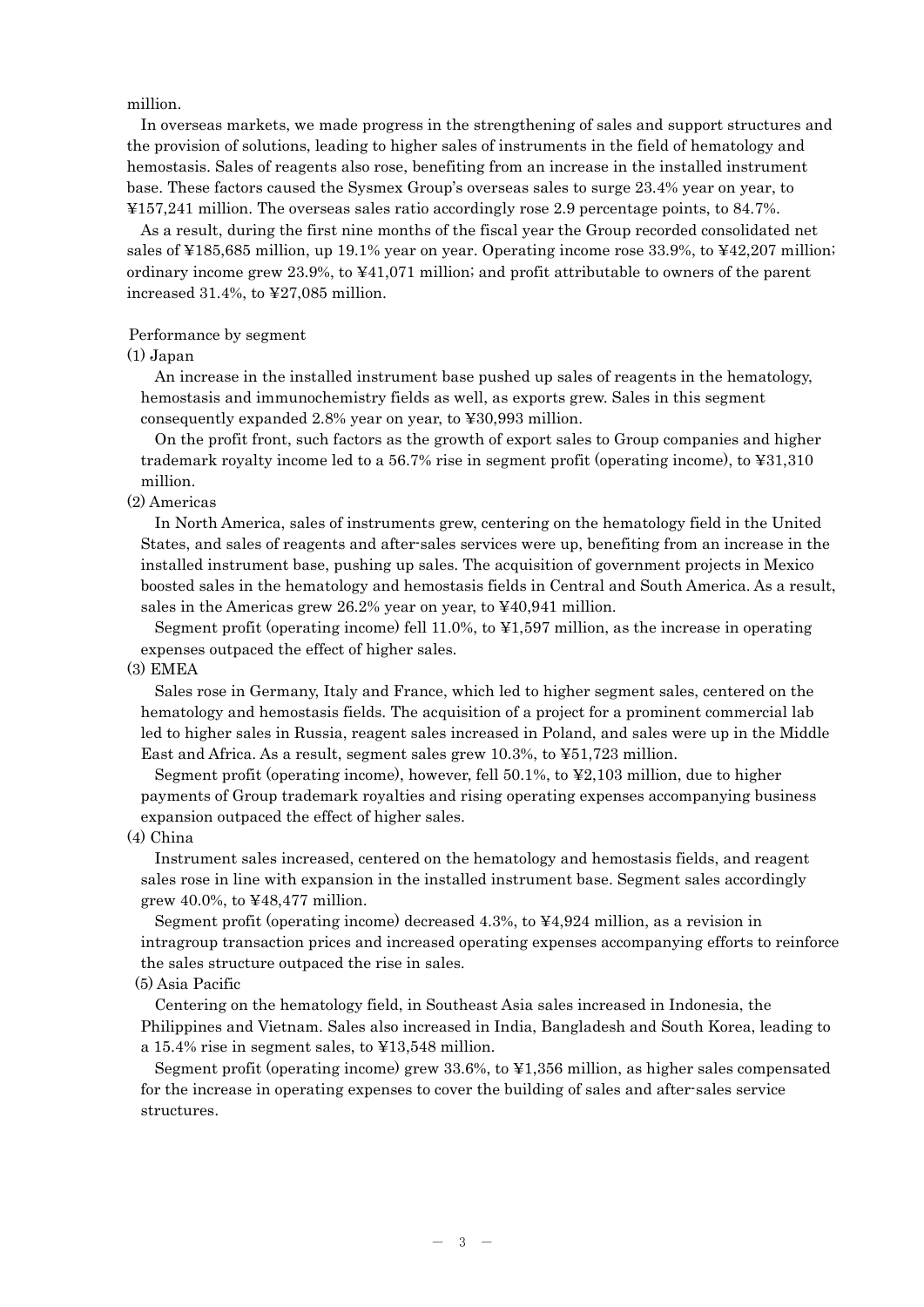#### 2) Financial conditions analysis

(1) Assets, liabilities and net assets

As of December 31, 2015, total assets amounted to ¥255,228 million, up ¥7,244 million from March 31, 2015. The primary reasons for the rise were increases of ¥3,894 million in merchandise and finished goods, ¥2,336 million in work in process, and ¥2,313 million in buildings and structures, while trade notes and accounts receivable decreased ¥2,493 million.

Meanwhile, total liabilities as of December 31, 2015, were ¥71,306 million, down ¥7,125 million from their level on March 31, 2015. Principal factors included a  $\frac{1}{4}4,674$  million increase in trade notes and accounts payable and decreases of  $44,615$  million in income taxes payable, ¥1,804 million in provision for bonuses and ¥4,779 million in advances received, within other current liabilities.

Total net assets came to ¥183,921 million, up ¥14,370 million from March 31, 2015. The principal reason for this increase was a rise of ¥16,710 million in retained earnings, although the foreign currency translation adjustment fell ¥2,891 million. The equity ratio as of December 31, 2015, was 71.6%, up 3.6 percentage points from the 68.0% recorded as of March 31, 2015.

#### (2) Cash flows

As of December 31, 2015, cash and cash equivalents (hereinafter, "net cash") amounted to ¥48,592 million, down ¥1,627 million from March 31, 2015.

Cash flows from various activities during the first nine months of the fiscal year are described in more detail below.

(Operating cash flow)

Net cash provided by operating activities was ¥23,905 million, ¥205 million less than in the first nine months of the preceding fiscal year. As principal factors, although income before income taxes provided ¥42,037 million (¥8,950 million more than in the same period of the preceding fiscal year) and the increase in trade notes and accounts payable provided ¥4,740 million (up ¥981 million), the increase in inventories used ¥8,453 million (up ¥1,730 million), a decrease in advances received used ¥4,600 million (¥3,743 million increased in the same period of the preceding fiscal year), and income taxes paid used  $\text{\textsterling}18,617$  million (up  $\text{\textsterling}4,777$  million).

(Investing cash flow)

Net cash used in investing activities was  $\frac{15,181}{2}$  million, up  $\frac{1217}{2}$  million from the first nine months of the previous fiscal year. Principal uses of cash included ¥10,364 million for purchases of property, plant and equipment (up  $\text{\textsterling}466$  million),  $\text{\textsterling}3,993$  million for the purchase of intangible assets (up  $\yen$ 1,669 million), and  $\yen$ 633 million for the purchase of investment securities (down ¥1,616 million).

#### (Financing cash flow)

Net cash used in financing activities was  $\frac{1}{2}8,908$  million (up  $\frac{1}{2}1,230$  million). This was mainly due to cash dividends paid of ¥9,549 million (up ¥2,815 million) and a net decrease in short-term loans payable of ¥1,000 million in the first nine months of the preceding fiscal year, which was absent in the first nine months under review.

3) Consolidated financial forecast

The Company's maintains its consolidated financial forecast for the full fiscal year, as announced on November 5, 2015.

These forecasts are based on information available as of the date of this release. Actual results may differ materially from these forecasts due to unforeseen factors and future events.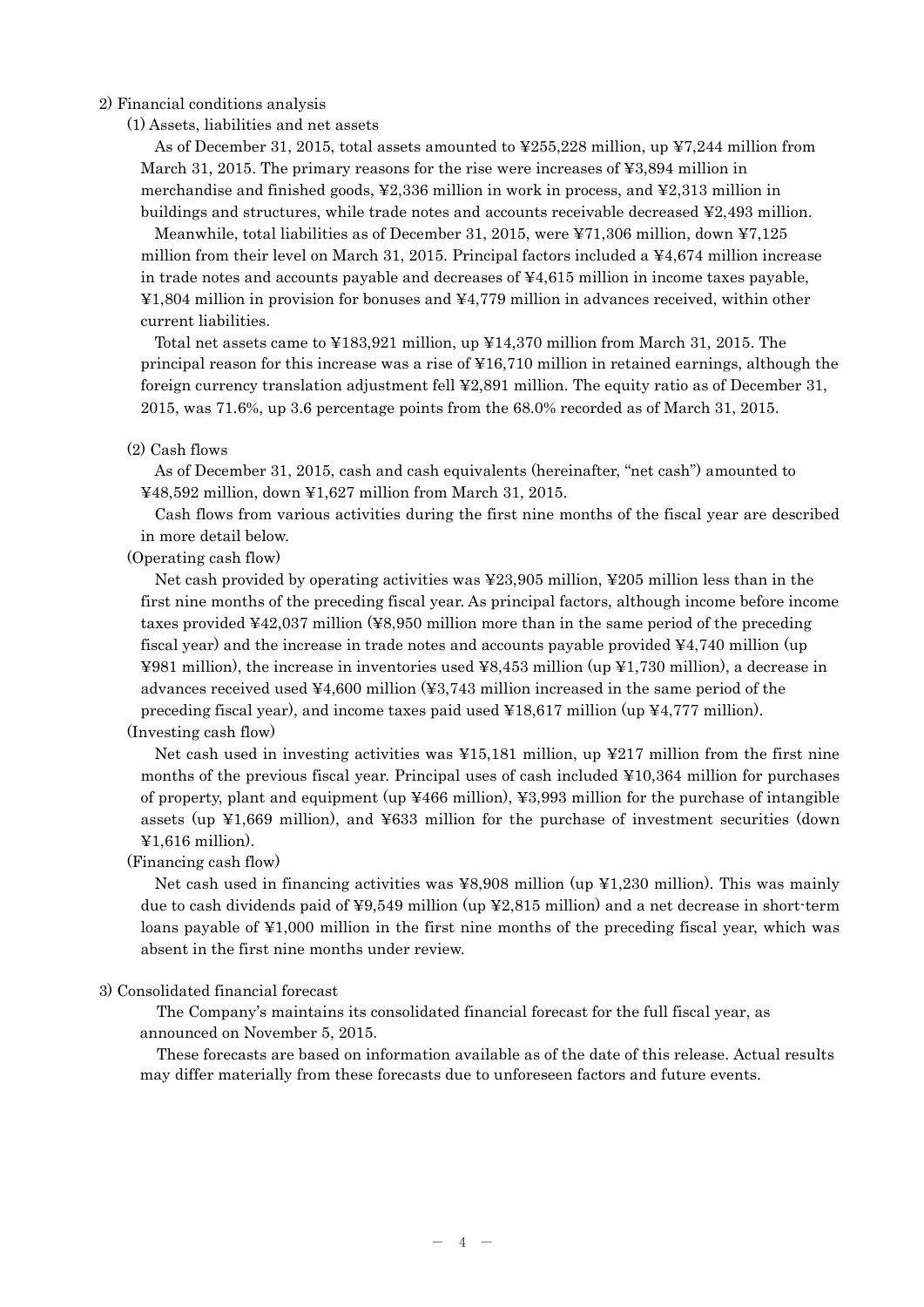#### 2. Items Related to Summary Information (Other Information)

- 1) Changes in significant consolidated subsidiaries during the period under review Nothing to report.
- 2) Application of special accounting treatment for quarterly financial reporting Nothing to report.
- 3) Changes in accounting policies, accounting estimates or restatement of corrections The Company has applied the "Accounting Standard for Business Combinations" (ASBJ Statement No. 21, September 13, 2013), the "Accounting Standard for Consolidated Financial Statements" (ASBJ Statement No. 22, September 13, 2013) and the "Accounting Standard for Business Divestures" (ASBJ Statement No. 7, September 13, 2013) from the first quarterly financial period, causing differences resulting from changes in the Company's ownership of subsidiaries of which ownership continues to be recorded in capital surplus and changing the method of recording acquisition-related expenses in the fiscal year in which such expenses are incurred. Also, for corporate combinations occurring after the beginning of the first quarterly financial period, the allocation of acquisition costs determined under provisional accounting treatment have been revised, reflecting such cost in the consolidated quarterly financial statements for the consolidated quarterly financial period to which the business combination date belongs. Furthermore, the presentation of quarterly net income has been changed, and the presentation of minority interests has been changed to non-controlling interests. The consolidated quarterly financial statements for the first nine months of the preceding fiscal year and the consolidated financial statements for the previous fiscal year have been revised to reflect these changes in presentation.

With regard to application of the Accounting Standard for Business Combinations, etc., as Clause 58-2 (4) of the Accounting Standard for Business Combinations, Clause 44-5 (4) of the Accounting Standard for Consolidated Financial Statements and Clause 57-4 (4) of the Accounting Standard for Business Divestures stipulate transitional treatment, these standards will be applied going forward from the beginning of the first quarterly financial period.

These adoptions had no impact on the consolidated financial statements for the first nine months under review.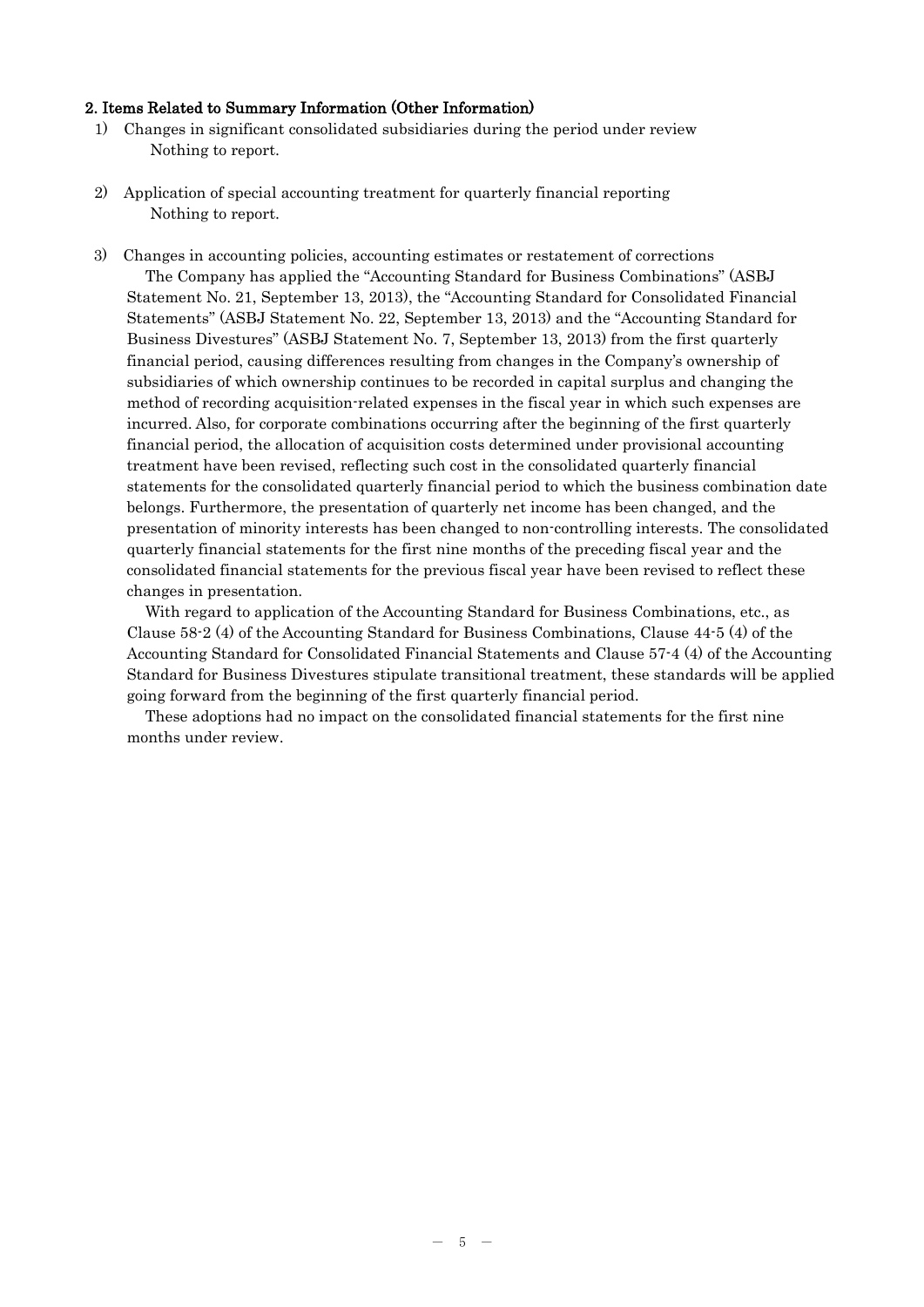# 3. Consolidated Financial Statements

1) Consolidated balance sheets

|                                              | As of Mar. 31, 2015 | As of Dec. 31, 2015 |
|----------------------------------------------|---------------------|---------------------|
| (Assets)                                     |                     |                     |
| Current assets                               |                     |                     |
| Cash and deposits                            | 50,272              | 48,639              |
| Notes and accounts receivable-trade          | 53,038              | 50,545              |
| Short-term investment securities             | 240                 | 235                 |
| Merchandise and finished goods               | 22,737              | 26,631              |
| Work in process                              | 2,869               | 5,206               |
| Raw materials and supplies                   | 4,281               | 6,023               |
| Others                                       | 21,283              | 22,842              |
| Allowance for doubtful accounts              | (575)               | (591)               |
| Total current assets                         | 154,148             | 159,533             |
| Noncurrent assets                            |                     |                     |
| Property, plant and equipment                |                     |                     |
| Buildings and structures, net                | 22,425              | 24,738              |
| Others, net                                  | 36,636              | 35,967              |
| Total property, plant and equipment          | 59,061              | 60,706              |
| Intangible assets                            |                     |                     |
| Goodwill                                     | 12,114              | 9,772               |
| Others                                       | 11,668              | 13,072              |
| Total intangible assets                      | 23,783              | 22,845              |
| Investments and other assets                 | 10,990              | 12,143              |
| <b>Total Noncurrent assets</b>               | 93,835              | 95,694              |
| <b>Total assets</b>                          | 247,983             | 255,228             |
| (Liabilities)                                |                     |                     |
| <b>Current liabilities</b>                   |                     |                     |
| Notes and accounts payable-trade             | 15,965              | 20,639              |
| Income taxes payable                         | 9,639               | 5,023               |
| Provision for bonuses                        | 6,119               | 4,314               |
| Provision for directors' bonuses             | 411                 | 387                 |
| Provision for product warranties             | 456                 | 490                 |
| Others                                       | 32,578              | 26,598              |
| Total current liabilities                    | 65,170              | 57,454              |
| Noncurrent liabilities                       |                     |                     |
| Provision for directors' retirement benefits | 102                 | 102                 |
| Net defined benefit liabilities              | 460                 | 478                 |
| Others                                       | 12,699              | 13,271              |
| <b>Total Noncurrent liabilities</b>          | 13,262              | 13,852              |
| <b>Total liabilities</b>                     | 78,432              | 71,306              |

(Unit: Millions of Yen)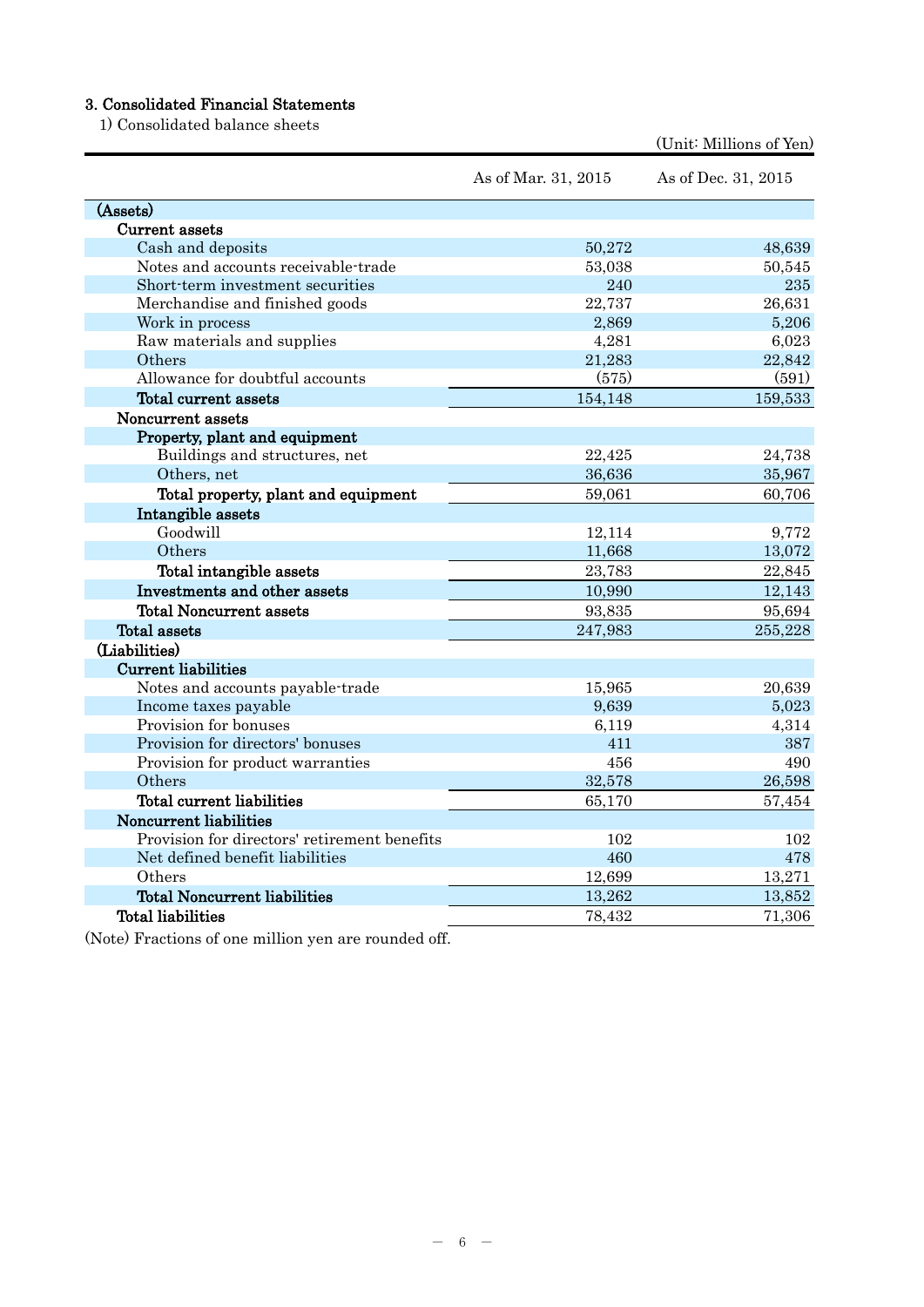|                                                          |                     | (Unit: Millions of Yen) |
|----------------------------------------------------------|---------------------|-------------------------|
|                                                          | As of Mar. 31, 2015 | As of Dec. 31, 2015     |
| (Net assets)                                             |                     |                         |
| Shareholders' equity                                     |                     |                         |
| Capital stock                                            | 10,483              | 10,912                  |
| Capital surplus                                          | 15,423              | 15,852                  |
| Retained earnings                                        | 129,703             | 146,414                 |
| Treasury stock                                           | (280)               | (285)                   |
| Total shareholders' equity                               | 155,330             | 172,894                 |
| Accumulated other comprehensive income                   |                     |                         |
| Valuation difference on available-for-sale<br>securities | 1,366               | 1,446                   |
| Deferred gains or losses on hedges                       | $\Omega$            | 25                      |
| Foreign currency translation adjustment                  | 10,428              | 7,536                   |
| Remeasurements of defined benefit plans                  | 1,400               | 872                     |
| Total accumulated other comprehensive<br>income          | 13,196              | 9,881                   |
| Subscription rights to shares                            | 1,024               | 1,145                   |
| Non-controlling interests                                |                     | $\Omega$                |
| Total net assets                                         | 169,550             | 183,921                 |
| Total liabilities and net assets                         | 247,983             | 255,228                 |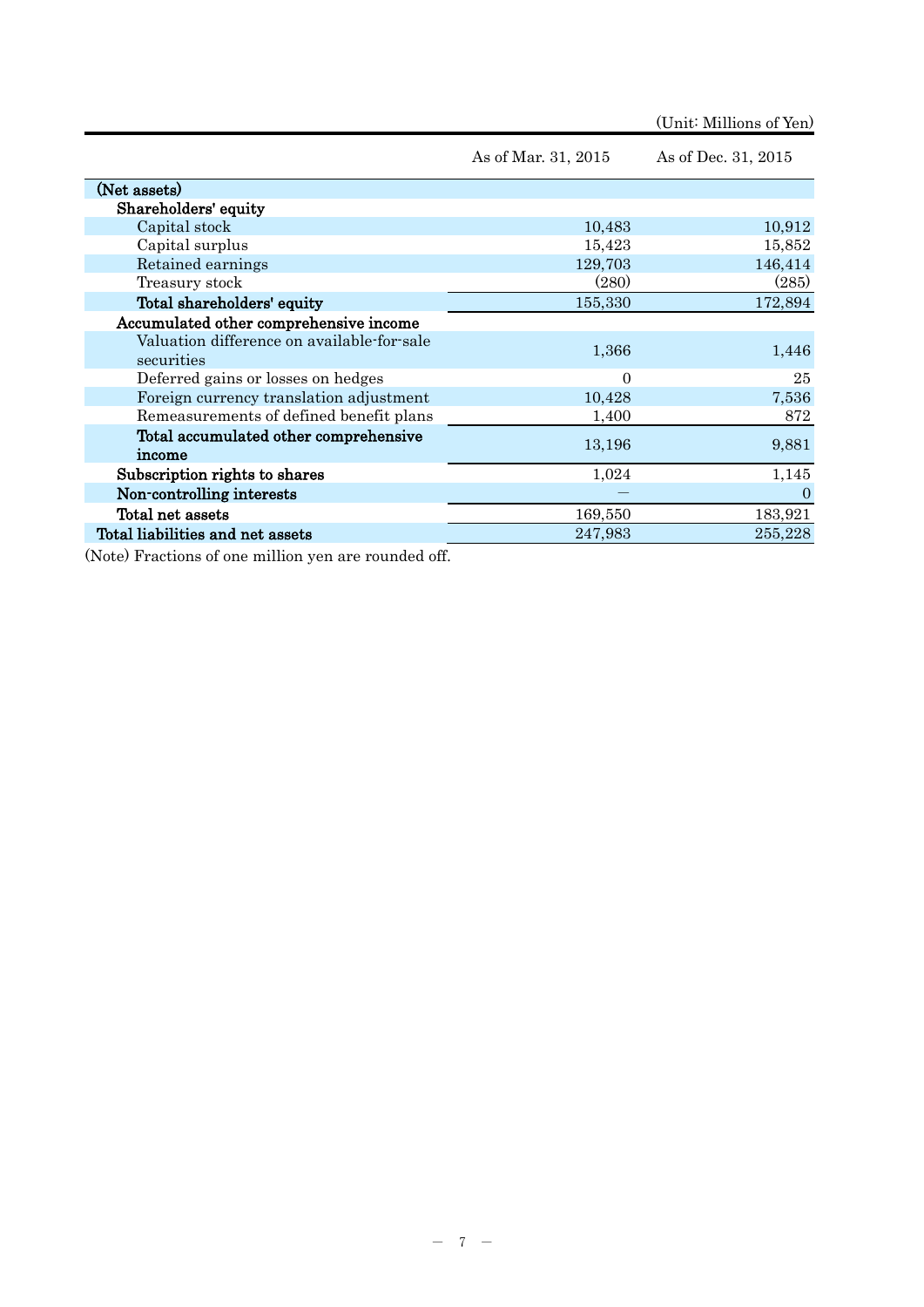| 2) Consolidated statements of income and consolidated statements of comprehensive income |
|------------------------------------------------------------------------------------------|
| Consolidated statements of income (Nine months ended Dec. 31, 2015)                      |

(Unit: Millions of Yen)

|                                                         | Nine months ended<br>Dec. 31, 2014 | Nine months ended<br>Dec. 31, 2015 |
|---------------------------------------------------------|------------------------------------|------------------------------------|
| Net sales                                               | 155,852                            | 185,685                            |
| Cost of sales                                           | 65,009                             | 74,049                             |
| Gross profit                                            | 90,843                             | 111,635                            |
| Selling, general and administrative expenses            | 59,326                             | 69,428                             |
| Operating income                                        | 31,517                             | 42,207                             |
| Non-operating income                                    |                                    |                                    |
| Interest income                                         | 151                                | 205                                |
| Dividends income                                        | 67                                 | 75                                 |
| Subsidy income                                          | 290                                | 310                                |
| Foreign exchange gains                                  | 1,112                              |                                    |
| Others                                                  | 204                                | 171                                |
| Total non-operating income                              | 1,828                              | 762                                |
| Non-operating expenses                                  |                                    |                                    |
| Interest expenses                                       | 27                                 | 19                                 |
| Equity in losses of affiliates                          | 76                                 | 333                                |
| Foreign exchange losses                                 |                                    | 1,438                              |
| Others                                                  | 102                                | 106                                |
| Total non-operating expenses                            | 207                                | 1,898                              |
| Ordinary income                                         | 33,137                             | 41,071                             |
| <b>Extraordinary profits</b>                            |                                    |                                    |
| Gain on sales of noncurrent assets                      | 22                                 | 18                                 |
| Gain on revision of retirement benefit plan             |                                    | 1,037                              |
| Gain on reversal of subscription rights to shares       | 二                                  | 19                                 |
| Others                                                  | $\overline{0}$                     |                                    |
| Total extraordinary profits                             | 22                                 | 1,076                              |
| <b>Extraordinary loss</b>                               |                                    |                                    |
| Loss on sales and retirement of noncurrent assets       | 71                                 | 109                                |
| Others                                                  | $\mathbf{1}$                       |                                    |
| Total extraordinary loss                                | 72                                 | 109                                |
| Income before income taxes                              | 33,087                             | 42,037                             |
| Income taxes-current                                    | 10,996                             | 12,876                             |
| Income taxes-deferred                                   | 1,470                              | 2,076                              |
| Total income taxes                                      | 12,467                             | 14,952                             |
| Profit                                                  | 20,620                             | 27,085                             |
| Profit (loss) attributable to non-controlling interests | (0)                                | (0)                                |
| Profit attributable to owners of parent                 | 20,620                             | 27,085                             |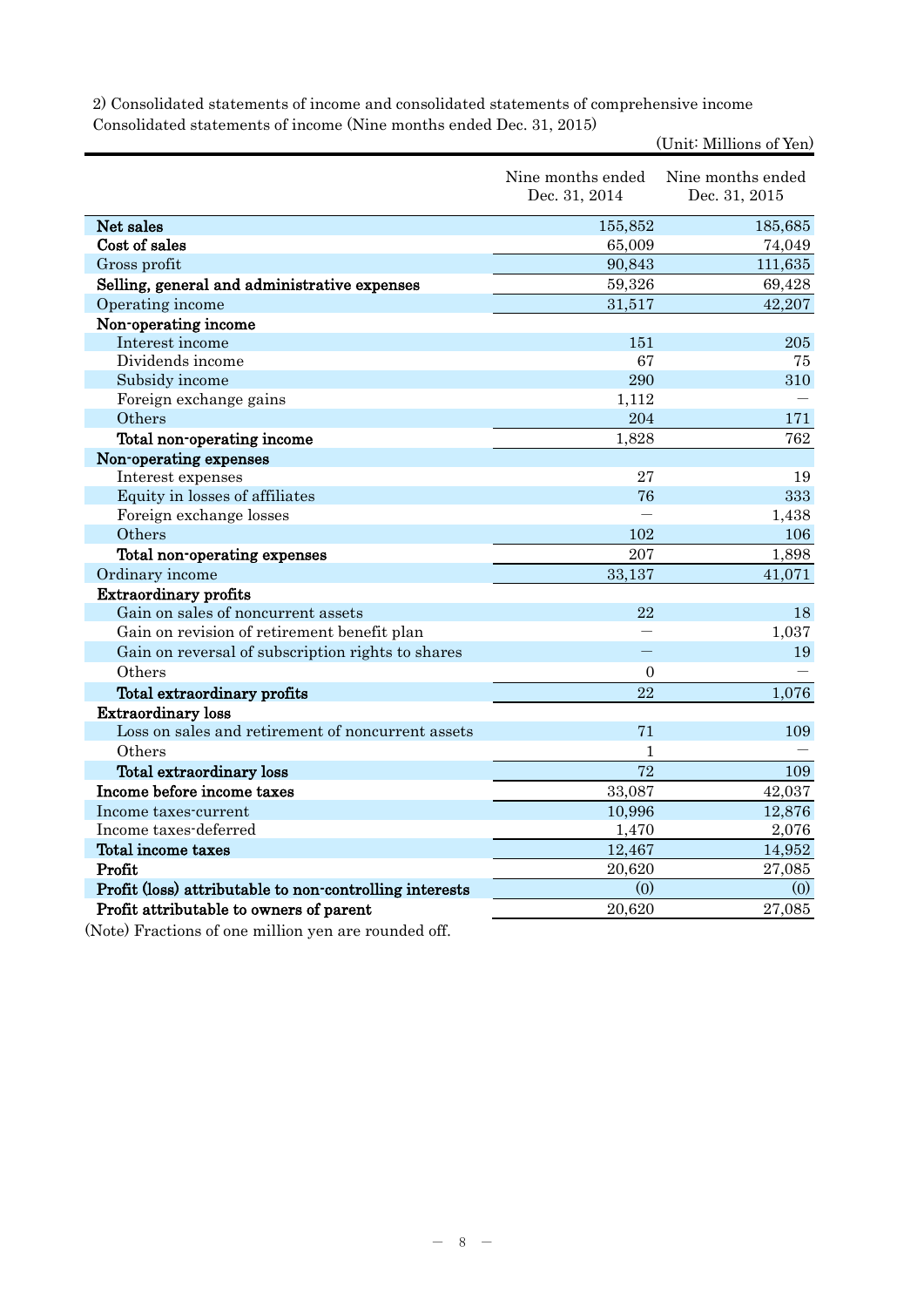Consolidated statements of comprehensive income (Nine months ended Dec. 31, 2015) (Unit: Millions of yen)

|                                                       | Nine months ended Nine months ended<br>Dec. 31, 2014 | Dec. 31, 2015      |
|-------------------------------------------------------|------------------------------------------------------|--------------------|
| Profit                                                | 20,620                                               | 27,085             |
| Other comprehensive income                            |                                                      |                    |
| Valuation difference on available-for-sale securities | 182                                                  | 79                 |
| Deferred gains or losses on hedges                    | (11)                                                 | 25                 |
| Foreign currency translation adjustment               | 5,352                                                | (2,891)            |
| Remeasurements of defined benefit plans, net of tax   | (167)                                                | (527)              |
| Total other comprehensive income                      | 5,357                                                | (3,314)            |
| Comprehensive income                                  | 25,977                                               | 23,770             |
| Comprehensive income attributable to:                 |                                                      |                    |
| Comprehensive income attributable to owners           |                                                      |                    |
| of parent                                             | 25,977                                               | 23,770             |
| Comprehensive income attributable to non-             | (0)                                                  | $\left( 0 \right)$ |
| controlling interests                                 |                                                      |                    |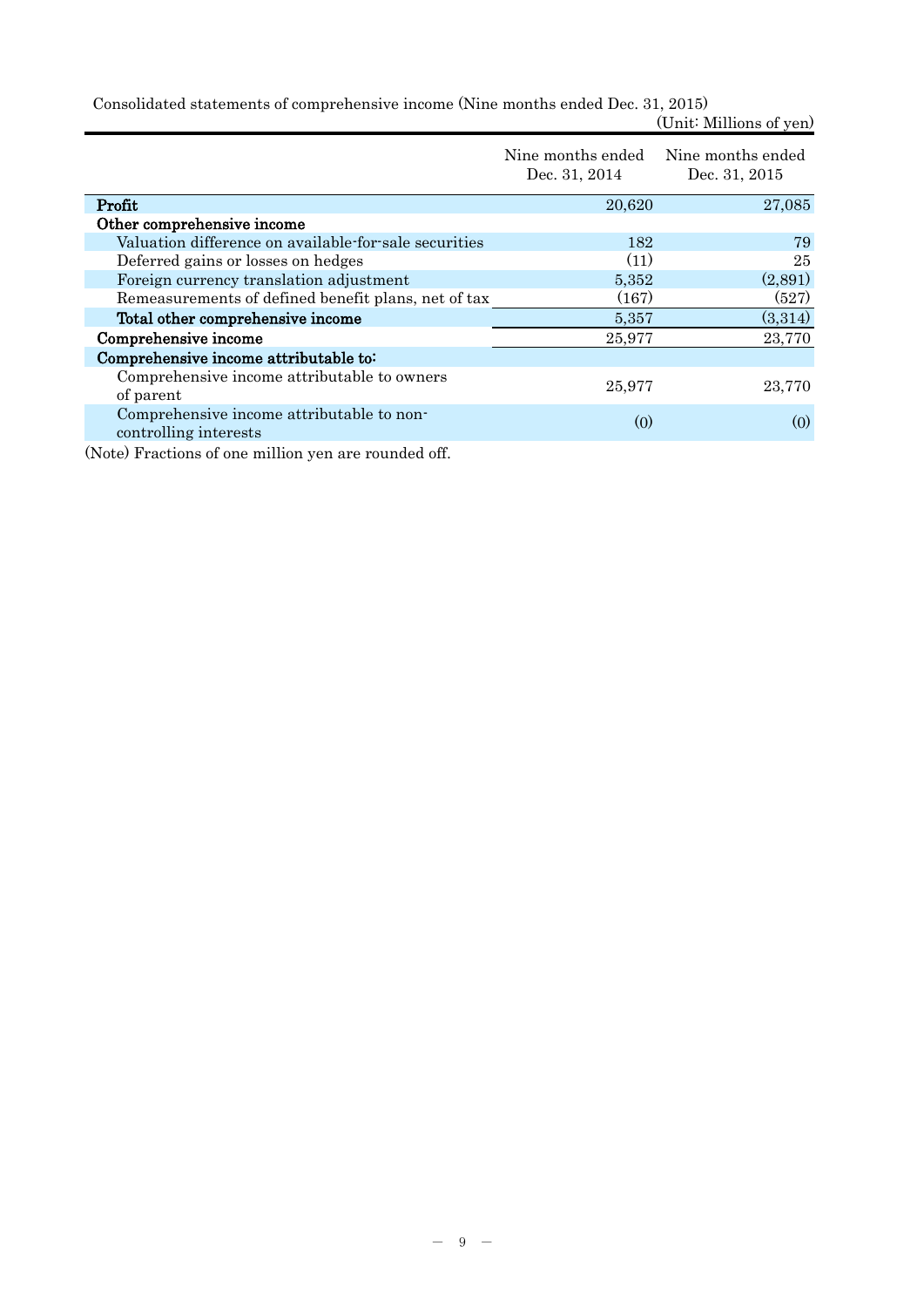# 3) Consolidated statements of cash flows

|                                                      | Nine months ended<br>Dec. 31, 2014 | Nine months ended<br>Dec. 31, 2015 |
|------------------------------------------------------|------------------------------------|------------------------------------|
| Net cash provided by (used in) operating activities  |                                    |                                    |
| Income before income taxes                           | 33,087                             | 42,037                             |
| Depreciation and amortization                        | 8,357                              | 9,133                              |
| Gain on revision of retirement benefit plan          |                                    | (1,037)                            |
| Increase (decrease) in provision for bonuses         | (950)                              | (1,781)                            |
| Decrease (increase) in notes and accounts            | 455                                | 1,182                              |
| receivable-trade                                     |                                    |                                    |
| Decrease (increase) in inventories                   | (6, 723)                           | (8, 453)                           |
| Increase (decrease) in notes and accounts payable-   | 3,758                              | 4,740                              |
| trade                                                |                                    |                                    |
| Increase (decrease) in advances received             | (856)                              | (4,600)                            |
| Others                                               | 630                                | 1,028                              |
| Subtotal                                             | 37,759                             | 42,250                             |
| Interest and dividends received                      | 209                                | 282                                |
| Interest expenses paid                               | (16)                               | (9)                                |
| Income taxes paid                                    | (13, 840)                          | (18, 617)                          |
| Net cash provided by (used in) operating activities  | 24,111                             | 23,905                             |
| Net cash provided by (used in) investment activities |                                    |                                    |
| Purchase of property, plant and equipment            | (9,897)                            | (10, 364)                          |
| Purchase of intangible assets                        | (2,323)                            | (3,993)                            |
| Purchase of investment securities                    | (2,249)                            | (633)                              |
| Cash flow from equity investment in subsidiaries     | (68)                               |                                    |
| Others                                               | (423)                              | (190)                              |
| Net cash provided by (used in) investment activities | (14, 963)                          | (15, 181)                          |
| Net cash provided by (used in) financing activities  |                                    |                                    |
| Net increase (decrease) in short-term loans payable  | (1,000)                            |                                    |
| Cash dividends paid                                  | (6, 734)                           | (9,549)                            |
| Others                                               | 56                                 | 640                                |
| Net cash provided by (used in) financing activities  | (7,677)                            | (8,908)                            |
| Effect of exchange rate change on cash and cash      |                                    |                                    |
| equivalents                                          | 3,493                              | (837)                              |
| Net increase (decrease) in cash and cash equivalents | 4,964                              | (1,021)                            |
| Cash and cash equivalents at beginning of term       | 36,547                             | 50,219                             |
| Increase (decrease) in cash and cash equivalents due |                                    |                                    |
| to change in accounting period of subsidiaries       |                                    | (605)                              |
| Cash and cash equivalents at end of term             | 41.511                             | 48,592                             |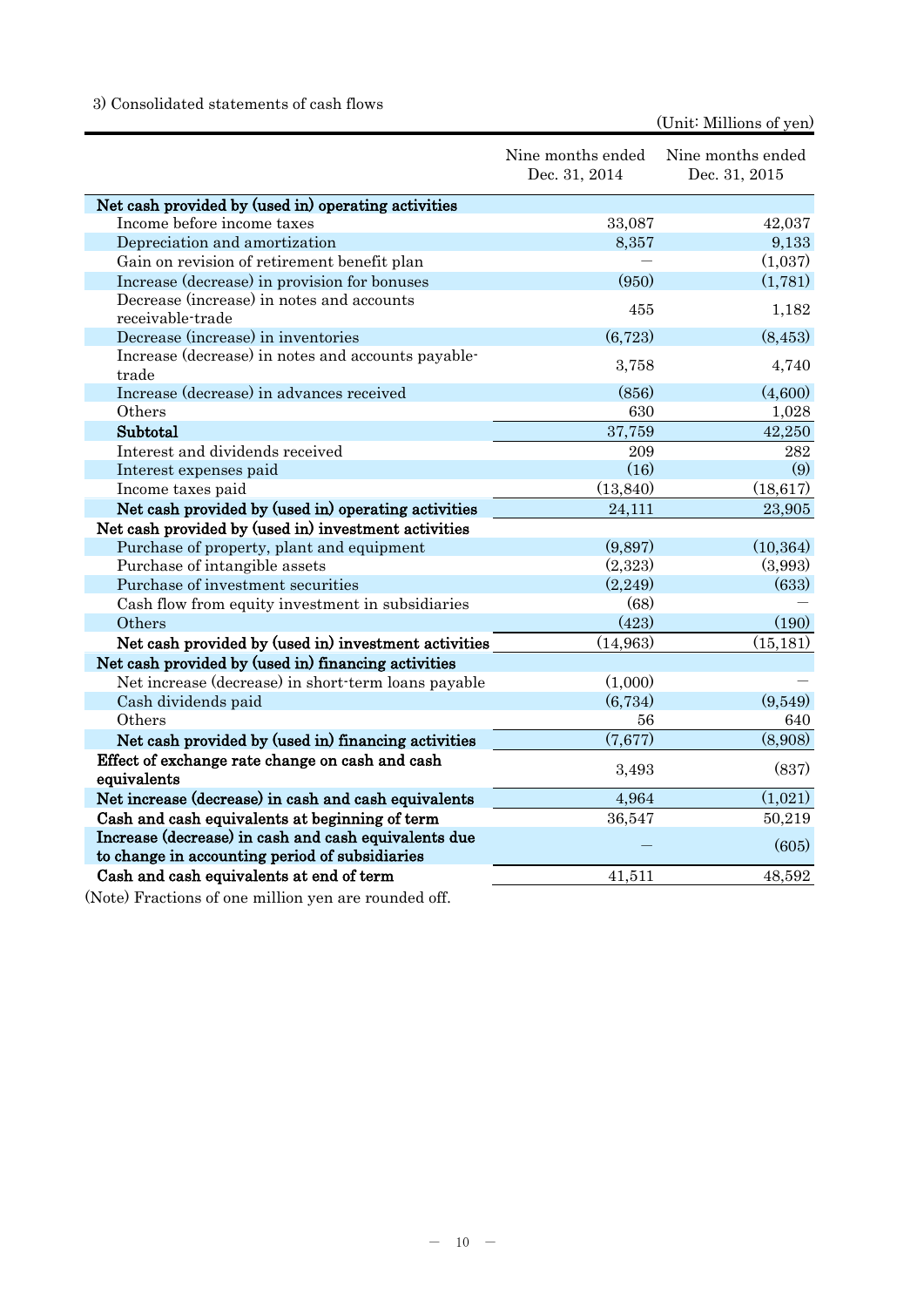- 4) Notes to the consolidated financial statements
	- (Notes related to the going concern assumption) Nothing to report
	- (Notes in the event of significant changes in shareholders' equity) Nothing to report

(Changes in items related to accounting period of subsidiaries)

In the past, Sysmex Partec GmbH and four other consolidated subsidiaries have had December 31 as their fiscal year-end. Accordingly, we have used their financial statements as of that date, making any adjustments needed to reflect significant transactions occurring between those companies' fiscal year-end and the consolidated accounting date. However, from the first three months of the fiscal year ending March 31, 2016, the fiscal year-end of these companies has been changed to March 31.

Owing to this change, these companies' results for the period from April 1 through December 31, 2015, have been included in the consolidated operating results for the first nine months of the fiscal year ending March 31, 2016. Profits or losses for these companies for the three-month period from January 1 through March 31, 2015, are recorded through adjustments to retained earnings.

#### (Additional information)

On April 1, 2015, the Company transferred a portion of its defined benefit pension system to a defined contribution pension system, applying "Accounting for Transfers between Retirement Benefit Plans" (ASBJ Guidance No. 1, January 31, 2002), and accounted for the conclusion of a portion of its retirement benefit system.

As a result, the Company recorded extraordinary income of ¥1,037 million for the first nine months of the fiscal year ending March 31, 2016 under review.